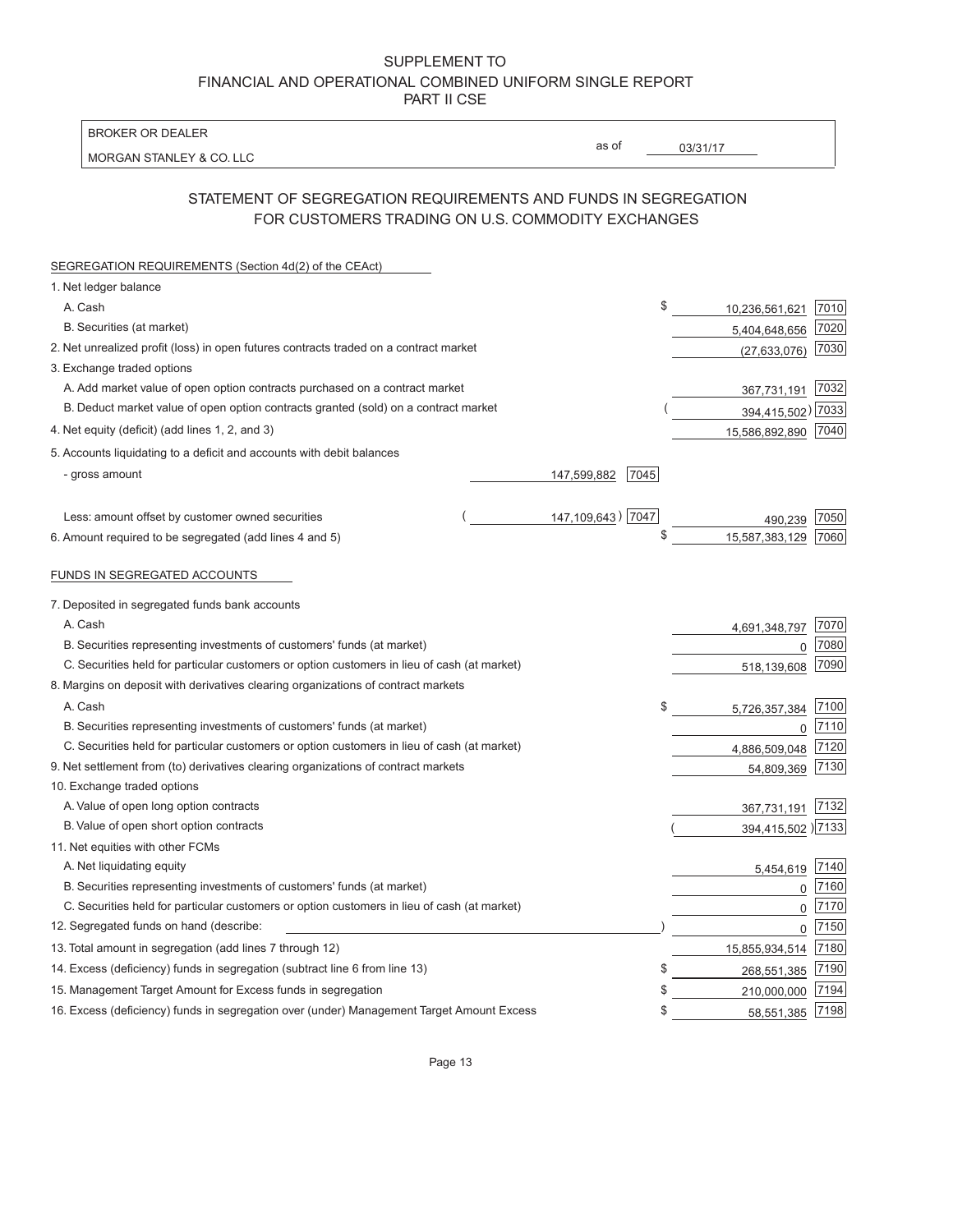| <b>BROKER OR DEALER</b>                                                                                  | as of                  |    |          |           |
|----------------------------------------------------------------------------------------------------------|------------------------|----|----------|-----------|
| MORGAN STANLEY & CO. LLC                                                                                 |                        |    | 03/31/17 |           |
| STATEMENT OF SEGREGATION REQUIREMENTS AND FUNDS IN SEGREGATION<br>FOR CUSTOMERS' DEALER OPTIONS ACCOUNTS |                        |    |          |           |
| 1. Amount required to be segregated in accordance<br>with Commission regulation 32.6                     |                        | \$ |          | 0<br>7200 |
| 2. Funds in segregated accounts                                                                          |                        |    |          |           |
| A. Cash                                                                                                  | \$<br>7210<br>$\Omega$ |    |          |           |
| B. Securities (at market)<br>C. Total                                                                    | 7220<br>$\Omega$       |    |          | 7230      |
| 3. Excess (deficiency) funds in segregation                                                              |                        |    |          |           |
| (subtract line 2.C from line 1)                                                                          |                        | S  |          | 7240      |
|                                                                                                          |                        |    |          |           |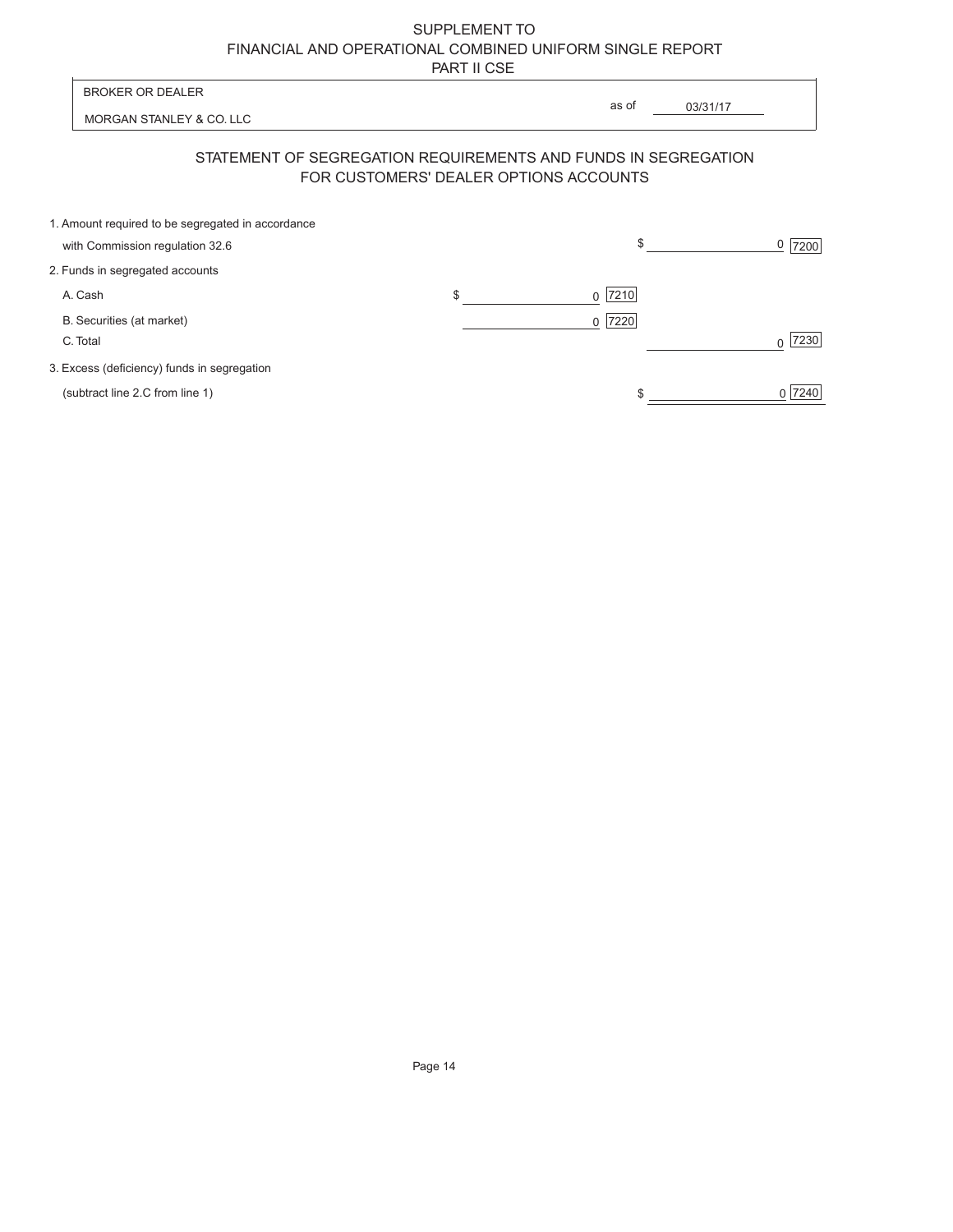PART II CSE

MORGAN STANLEY & CO. LLC **Example 2018** 2008 2014 2015 2016 2017 2018 2019 2017 2018 2019 2019 2019 2019 2019 20

as of

### STATEMENT OF SECURED AMOUNTS AND FUNDS HELD IN SEPARATE ACCOUNTS PURSUANT TO COMMISSION REGULATION 30.7

### FOREIGN FUTURES AND FOREIGN OPTIONS SECURED AMOUNTS

BROKER OR DEALER

| Amount required to be set aside pursuant to law, rule or regulation of a foreign government                  |  |                    |     |                |      |
|--------------------------------------------------------------------------------------------------------------|--|--------------------|-----|----------------|------|
| or a rule of a self-regulatory organization authorized thereunder                                            |  |                    |     |                | 7305 |
| 1. Net ledger balance - Foreign Futures and Foreign Option Trading - All Customers                           |  |                    |     |                |      |
| A. Cash                                                                                                      |  |                    | \$  | 2,837,092,522  | 7315 |
| B. Securities (at market)                                                                                    |  |                    |     | 1,472,698,969  | 7317 |
| 2. Net unrealized profit (loss) in open futures contracts traded on a foreign board of trade                 |  |                    |     | 164,811,861    | 7325 |
| 3. Exchange traded options                                                                                   |  |                    |     |                |      |
| A. Market value of open option contracts purchased on a foreign board of trade                               |  |                    |     | 32,685,933     | 7335 |
| B. Market value of open contracts granted (sold) on a foreign board of trade                                 |  |                    |     | (16, 568, 929) | 7337 |
| 4. Net equity (deficit) (add lines 1.2. and 3.)                                                              |  |                    | \$. | 4,490,720,356  | 7345 |
| 5. Accounts liquidating to a deficit and accounts with                                                       |  |                    |     |                |      |
| debit balances - gross amount                                                                                |  | 7351<br>23,053,011 |     |                |      |
| Less: amount offset by customer owned securities                                                             |  | 22,741,604) 7352   |     | 311,407        | 7354 |
| 6. Amount required to be set aside as the secured amount - Net Liquidating Equity Method (add lines 4 and 5) |  |                    | \$  | 4,491,031,763  | 7355 |
| 7. Greater of amount required to be set aside pursuant to foreign jurisdiction (above) or line 6.            |  |                    |     | 4,491,031,763  | 7360 |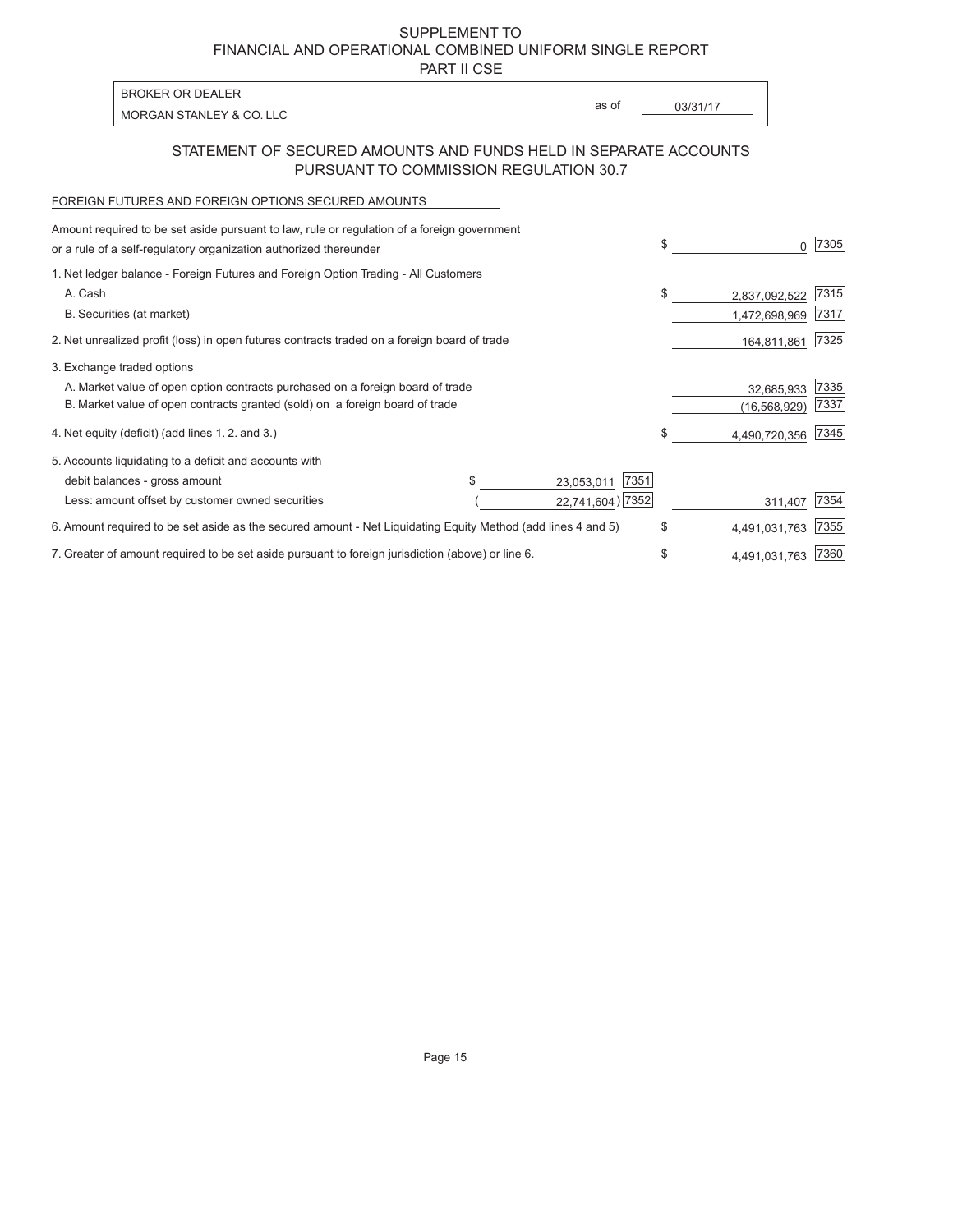BROKER OR DEALER

MORGAN STANLEY & CO. LLC

as of

03/31/17

# STATEMENT OF SECURED AMOUNTS AND FUNDS HELD IN SEPARATE ACCOUNTS PURSUANT TO COMMISSION REGULATION 30.7

#### FUNDS DEPOSITED IN SEPARATE REGULATION 30.7 ACCOUNTS

| 1. Cash in banks                                                                       |      |                                    |             |                    |
|----------------------------------------------------------------------------------------|------|------------------------------------|-------------|--------------------|
| A. Banks located in the United States                                                  |      | \$<br>491,141,229 7500             |             |                    |
| B. Other banks qualified under Regulation 30.7                                         |      |                                    |             |                    |
| Name(s):                                                                               | 7510 | 426,768,556 7520 \$                |             | 917,909,785 7530   |
| 2. Securities                                                                          |      |                                    |             |                    |
| A. In safekeeping with banks located in the United States                              |      | \$<br>374,692,916 7540             |             |                    |
| B. In safekeeping with other banks qualified under Regulation 30.7                     |      |                                    |             |                    |
| Name(s):<br>0                                                                          | 7550 |                                    | $0$ 7560    | 374,692,916 7570   |
| 3. Equities with registered futures commission merchants                               |      |                                    |             |                    |
| A. Cash                                                                                |      | \$                                 | $0$ 7580    |                    |
| <b>B.</b> Securities                                                                   |      |                                    | $0$ 7590    |                    |
| C. Unrealized gain (loss) on open futures contracts                                    |      |                                    | $0$ 7600    |                    |
| D. Value of long option contracts                                                      |      |                                    | $0$ 7610    |                    |
| E. Value of short option contracts                                                     |      |                                    | $0)$ 7615   | 0 7620             |
| 4. Amounts held by clearing organizations of foreign boards of trade                   |      |                                    |             |                    |
| Name(s):                                                                               | 7630 |                                    |             |                    |
| A. Cash                                                                                |      | \$<br>0                            | 7640        |                    |
| <b>B.</b> Securities                                                                   |      |                                    | $0$ 7650    |                    |
| C. Amount due to (from) clearing organizations - daily variation                       |      |                                    | $0$ 7660    |                    |
| D. Value of long option contracts                                                      |      |                                    | $0$ 7670    |                    |
| E. Value of short option contracts                                                     |      |                                    | $_0$ ) 7675 | 0 7680             |
| 5. Amounts held by members of foreign boards of trade                                  |      |                                    |             |                    |
| Name(s):<br>0                                                                          | 7690 |                                    |             |                    |
| A. Cash                                                                                |      | \$<br>2,127,257,187 7700           |             |                    |
| <b>B.</b> Securities                                                                   |      | 1,098,006,053 7710                 |             |                    |
| C. Unrealized gain (loss) on open futures contracts                                    |      | 164,813,749 7720                   |             |                    |
| D. Value of long option contracts                                                      |      | 32,685,933 7730                    |             |                    |
| E. Value of short option contracts                                                     |      | $(16,568,929)$ <sup>)</sup> [7735] |             | 3,406,193,993 7740 |
| 6. Amounts with other depositories designated by a foreign board of trade              |      |                                    |             |                    |
| Name(s):<br>0                                                                          | 7750 |                                    |             | $0$ 7760           |
| 7. Segregated funds on hand (describe: __                                              |      |                                    |             | 0 7765             |
| 8. Total funds in separate section 30.7 accounts                                       |      |                                    |             | 4,698,796,694 7770 |
| 9. Excess (deficiency) set Aside Funds for Secured Amount (subtract Line 7 Secured     |      |                                    |             |                    |
| Statement page 15 from Line 8)                                                         |      |                                    | \$          | 207,764,931 7380   |
| 10. Management Target Amount for Excess funds in separate section 30.7 accounts        |      |                                    | \$          | 160,000,000 7780   |
| 11. Excess (deficiency) funds in separate 30.7 accounts over (under) Management Target |      |                                    | \$          | 47,764,931 7785    |